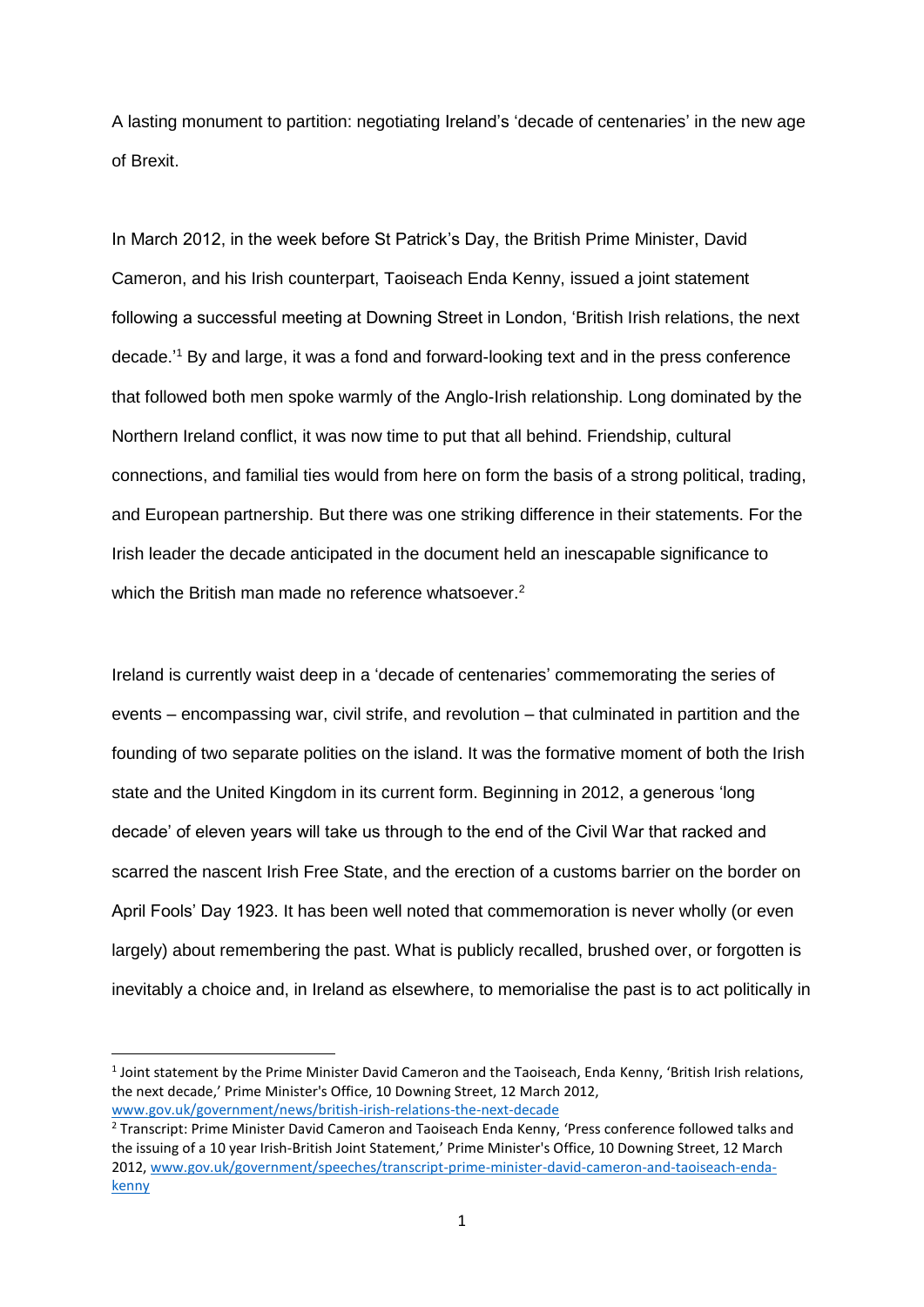the present.<sup>3</sup> But with bloody memories still to wade through before we reach the other side, the ground on the distant bank may be shifting once again.

2012 marked one hundred years since the passing of the third Home Rule Bill by the British House of Commons – a scheme long promoted by Liberal and Irish Nationalist MPs to devolve limited powers to a parliament in Dublin. The reformist cause had defined Irish politics since the 1870s, and had at last achieved an apparent victory. The Bill's two nineteenth-century predecessors had foundered on the rocks of parliamentary opposition, first in the Commons and later in the House of Lords. The latter had lost its veto via the Parliament Act 1911, retaining power only to delay a piece of law it did not like. As such, the Irish Bill was put on hold – initially intended for two years – by the chastened but still Torydominated second chamber. Although it did formally reach the statute book in 1914, it had by then been overtaken by the rush to war. In securing its passage, the Home Rulers looked finally to have their goal within their grasp, but this was to prove to be a victory from which they would never recover. 4

Had the Tories and their allies accepted parliamentary defeat in 1912, then Ireland's subsequent history might have been different and the centennials of its present constitutional arrangements mercifully short. As it was, while excitement gripped nationalist Ireland in the interregnum created by delay, it invited and attracted fearsome opposition from amongst the mostly anti-devolution Protestant minority. Concentrated in parts of the province of Ulster to the north, Unionism had already emerged as a powerful regional force. More than two hundred thousand men responded to the introduction of the Bill by putting their names to a 'Solemn League and Covenant' pledging to resist the plan by 'all means'. A similar number

<sup>3</sup> Dominic Bryon, 'Ritual, identity and nation: when the historian becomes the high priest of commemoration' in Richard S. Grayson and Fearghal McGarry (eds.), *Remembering 1916: the Easter Rising, the Somme and the politics of memory in Ireland*, Cambridge: Cambridge University Press, 2016, pp 24-42.

<sup>4</sup> To paraphrase the famous account of the eclipse of the Liberal Party in this period in which the Home Rule Crisis featured prominently. George Dangerfield, *The strange death of Liberal England*, London: Constable, 1936, p. 6.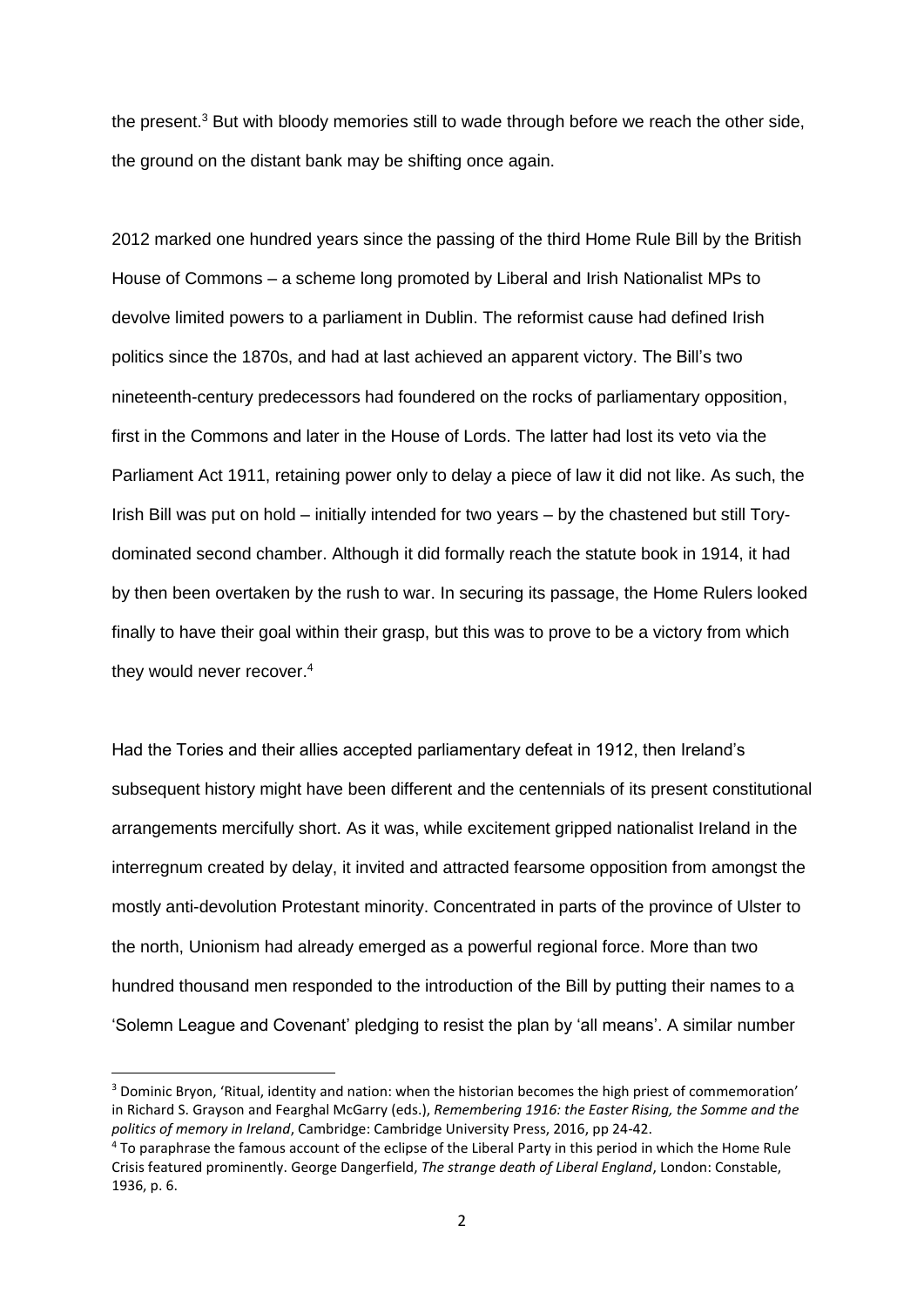of women signed a more passive but no less determined 'Declaration.' <sup>5</sup> Styling themselves the Ulster Volunteer Force (UVF), many thousands took up arms to display their preparedness to fight, and the path towards partition started to come clear.

Ten years of anniversaries are long enough to offer something to satisfy almost every taste and, despite their capacity to overwhelm the complexities of the Irish past, Ulster and communal confrontation were not the only source of crisis or militancy in these years. A vibrant fight for women's suffrage cut across and, to some extent, unsettled established party loyalties. In July 1912, crowds of male Home Rulers attacked and 'hunted' pro-suffrage activists in Dublin, seeking vengeance for a thrown hatchet that narrowly missed Prime Minister Herbert Asquith during a visit, striking instead (albeit only grazing) John Redmond, the pro-imperial and avowedly anti-suffrage leader of the Irish Parliamentary Party.<sup>6</sup> The same year, the Titanic trundled out of Belfast's mighty shipyard, Harland and Wolff, and sank on its first voyage.

In 1913, the great Dublin lockout saw the Irish Transport and Workers Union defeated after a year-long battle with the city's Employers Federation. The outbreak of the First World War the following year came as a further blow to the internationalists among the workers' leaders and postponed again – forever as it transpired – the implementation of an island-wide Home Rule. A century later, the anniversaries of some of these events (the ship and strike, if not the axe) helped to launch what one anonymous online wag referred to as the 'Decade of BIG Dates<sup>'7</sup>

<sup>&</sup>lt;sup>5</sup> In total 237,368 men signed the Covenant and 234,046 women signed the corresponding women's Declaration. 'About the Ulster Covenant,' Public Records Office of Northern Ireland, [www.nidirect.gov.uk/articles/about-ulster-covenant](http://www.nidirect.gov.uk/articles/about-ulster-covenant) 

 $6$  Those responsible were members of the British Women's Social and Political Union who had travelled over for the occasion, but that did not prevent attacks on members of the Irish Women's Franchise League. Rosemary Cullen Owens, *Smashing times: a history of the Irish women's suffrage movement, 1889-1922*, Dublin: Attic Press, 1984, pp 57-61.

<sup>7</sup> Drumlins Rock, 'The Decade of BIG Dates (and little ones too), *Slugger O'Toole*, 14 Dec. 2011, <https://sluggerotoole.com/2011/12/14/the-decade-of-big-dates/>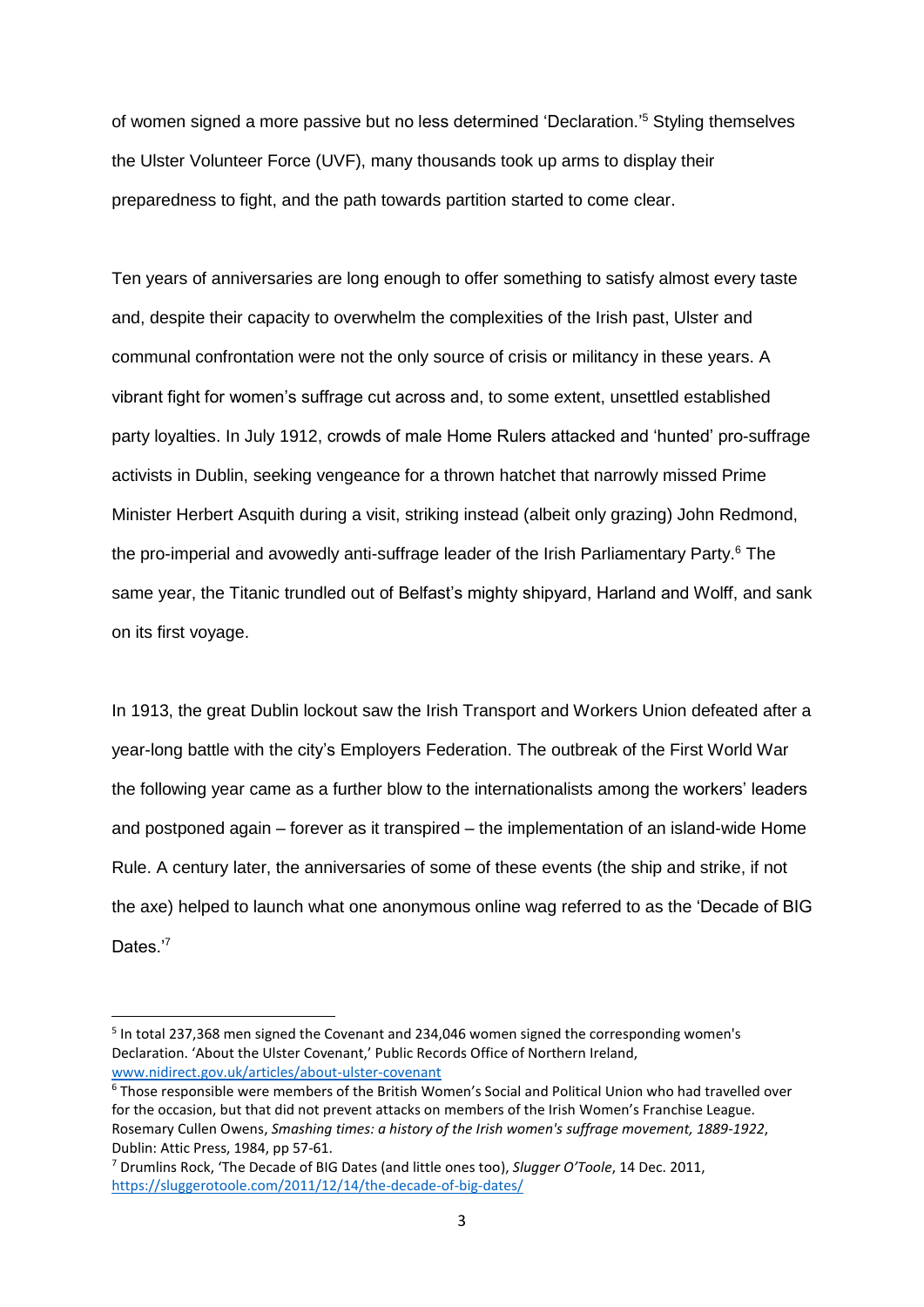The opening of the commemorative floodgates was the subject of some trepidation, not least as the seminal year of 2016 approached. 1916 witnessed both the Easter Rising in Dublin and the Battle of the Somme in early July – defining events respectively in subsequent nationalist and unionist collective consciousness. The former entailed an attempt by a militant minority of republicans, socialists, and linguistic and cultural separatists, to seize the opportunity of European conflict to strike against British rule in Ireland. Famously, the rebel figurehead, Pádraig Pearse, had earlier declared the British government to be 'fools' for forgetting the importance to the Irish of their dead. Defeated militarily, over the next two years a combination of public revulsion at the execution of the Rising's leaders, admiration for their heroism, and growing disquiet about the World War profoundly altered the political situation.

At the Somme, Ulster's Unionists acquired martyrs of their own. When War had erupted in the summer of 1914, the British government suspended the implementation of Home Rule. Redmond and his Unionist counterpart Edward Carson called on their supporters to join the Empire's effort. While more than 200,000 Irishmen eventually enlisted and encompassed diverse strains of thinking on the 'national question,' their sacrifice would pass primarily into pro-Union mythology. Despite its earlier stated intention to resist in arms the forces of the Crown, much of the Ulster Volunteer Force was incorporated into the British army as the 36th (Ulster) Division. Ordered to advance on 1 July, in the first two days of fighting at the Somme some 5,500 Ulstermen were lost.<sup>8</sup>

Both the dangers and potential political capital entailed in making a fuss about 'big dates' have long been evident in Ireland. The centennial of the great United Irish rebellion of 1798 had, in 1898, served as a moment of political awakening for some of those who would help

<sup>8</sup> Keith Jeffery, *Ireland and the Great War*, Cambridge: Cambridge University Press, 2000, p. 56.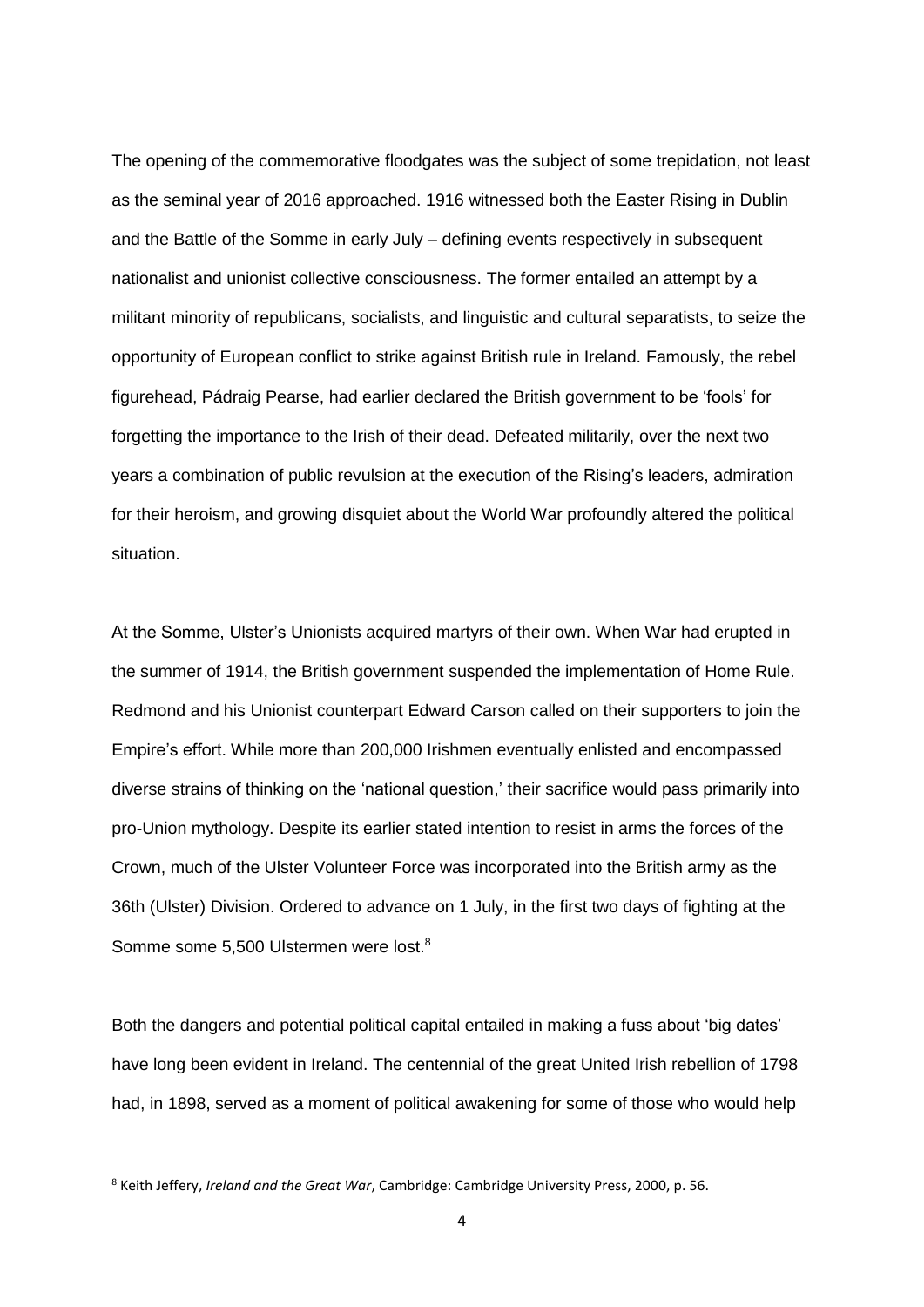to organise the revolutionary generation.<sup>9</sup> Unionism lost no time immediately after the First World War in appropriating the memory of the fallen – Ulster's sacrifice could not go unrewarded.**<sup>10</sup>** And after a century, commemoration too has acquired its own history.

In 1966, while still outwardly lamenting partition, the Dublin government sought to use the Rising golden jubilee to project a modernising image. Anglo-Irish relations were, relatively speaking, opening up as both countries prepared to enter the European Economic Community. The IRA, on the other hand, found its own way to mark the occasion and preempted the official agenda by blowing up and bringing down the statue of Admiral Nelson that had until then stood in central Dublin.<sup>11</sup> Predictions of additional (possibly more serious) armed actions never materialised. But in the years that followed a view took hold in certain quarters that public flag waving that year had helped to rekindle militant sentiments, thereby adding fuel to the Troubles that flared in Northern Ireland at the end of the decade. The 1966 events were often more nuanced than their detractors remembered, but there is no doubt that commemoration is politically fraught.<sup>12</sup>

Both the historical profession and those charged with responsibility for public celebrations were troubled by the long years of conflict in the North and, after 1966 official anniversary events in Dublin were largely muted. Buoyed by the Peace Process, a military parade was resurrected for the ninetieth in 2006, with Minister for Defence, Willie O'Dea, explaining that troops no longer needed on the border were now free for ceremonial functions. To others it

<sup>9</sup> Roy Foster, 'Remembering 1798' in Ian McBride (ed), *History and memory in modern Ireland*, Cambridge: Cambridge University Press, 2001, pp 81-3.

<sup>10</sup> Jonathan Evershed, 'Ghosts of the Somme: the state of Ulster Loyalism, memory work and the 'other' 1916' in Richard S. Grayson and Fearghal McGarry (eds.), *Remembering 1916: the Easter Rising, the Somme and the politics of memory in Ireland*, Cambridge: Cambridge University Press, 2016, pp 247-8. James Loughlin, 'Mobilizing the sacred dead: Ulster unionism, the Great War and the politics of remembrance' in Adrian Gregory and Senia Pašeta (eds.), *Ireland and the Great War: a war to unite us all?*, Manchester: Manchester University Press, pp 133-54.

<sup>11</sup> Roisín Higgins, *Transforming 1916: meaning, memory and the fiftieth anniversary of the Easter Rising***,** Cork: Cork University Press, 2012, pp 61-2.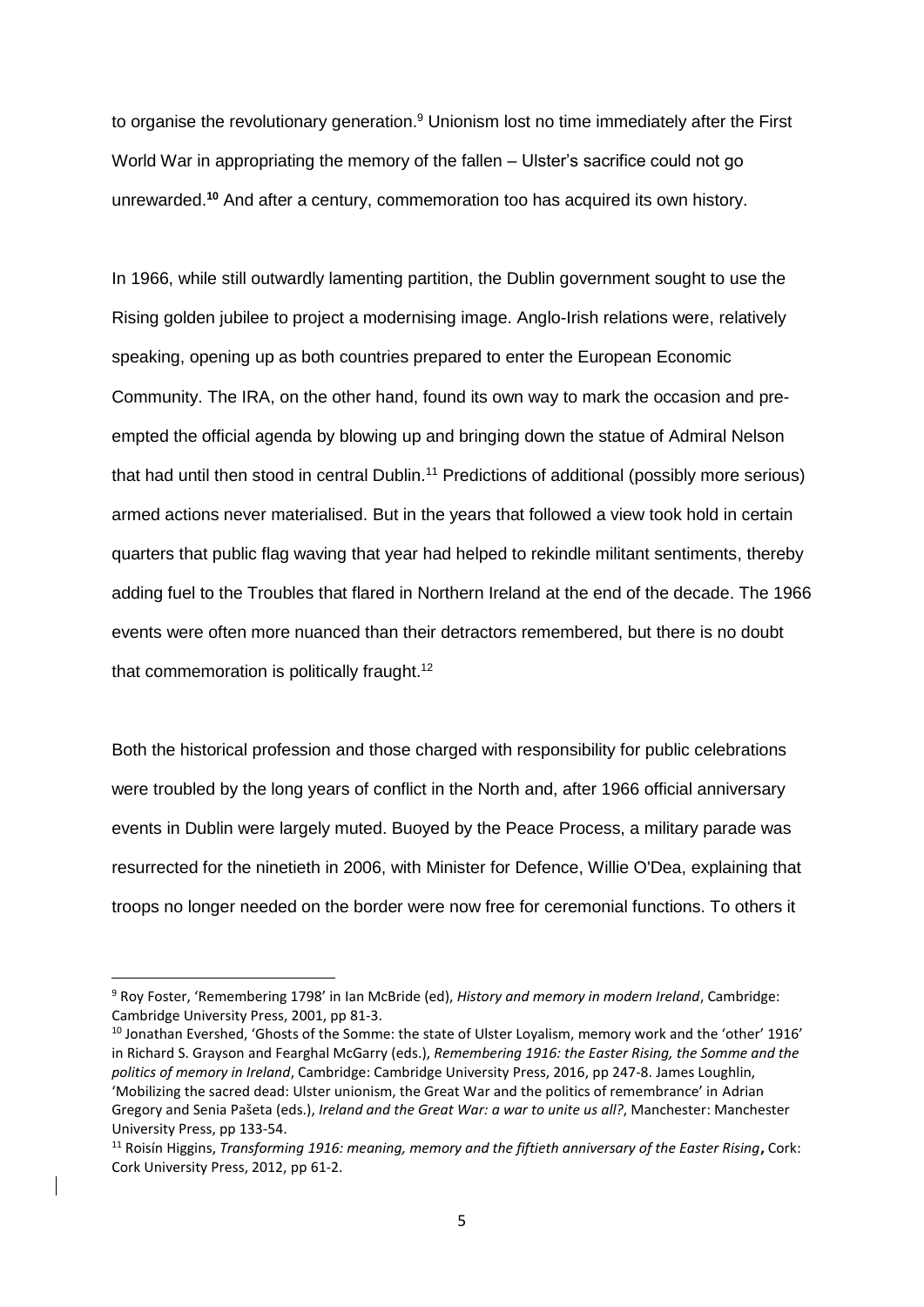smacked of an attempt to ritually reclaim the Rising from Sinn Féin, whose post-conflict growth was spreading South and has continued unabated.<sup>13</sup> But 2006 was also a moment of renewed national confidence at the height of the Celtic Tiger economic boom.<sup>14</sup>

Things have looked more complicated since the crash of 2007-8. Amongst the public faces and cheering crowds that greeted the Irish Defence Forces in Dublin, and the quantities of Tshirts, mugs, and fridge magnets made and sold for the occasion, a desire to 'complicate the narrative' was a signature theme for much of the vast scholarly, creative, and commemorative output that surrounded Easter 2016. Alongside the flood of books about the history of events, a smaller but steady flow of titles has reflected on commemoration and memory itself. Others have emphasised the human cost of the insurrection and its violent suppression by the British state, such as Joe Duffy's successful account of the forty children killed during Easter week. **15**

Beyond the border, things have proved more complicated still. There commemoration has a bloody and layered history. At one time public memory of the Easter Rising was scarcely tolerated in Northern Ireland, while that of the First World War was unassailable. In the jubilee year of 1966 a paramilitary group adopting the title UVF claimed arguably the first lives lost in the modern Troubles – an elderly Protestant widow caught in a fire following a petrol bomb attack and two unarmed Catholic men randomly chosen and shot dead.<sup>16</sup> Twenty-one years later an IRA bomb at a Remembrance ceremony at the cenotaph in Enniskillen killed eleven and injured many more.

<sup>13</sup> *Guardian*, 10 April 2006.

<sup>14</sup> Richard S. Grayson and Fearghal McGarry, 'Introduction' in Richard S. Grayson and Fearghal McGarry (eds.), *Remembering 1916: the Easter Rising, the Somme and the politics of memory in Ireland*, Cambridge: Cambridge University Press, 2016, p. 3.

<sup>&</sup>lt;sup>15</sup> Joe Duffy, *Children of the Rising: the untold story of the young lives lost during Easter 1916*, Dublin: Hachette Books Ireland, 2015.

<sup>16</sup> David McKittrick, Seamus Kelters, Brian Feeney, and Chris Thornton, *Lost lives: the stories of the men, women, and children who died as a result of the Northern Ireland troubles*, Edinburgh: Mainstream, 2001, pp 25-9.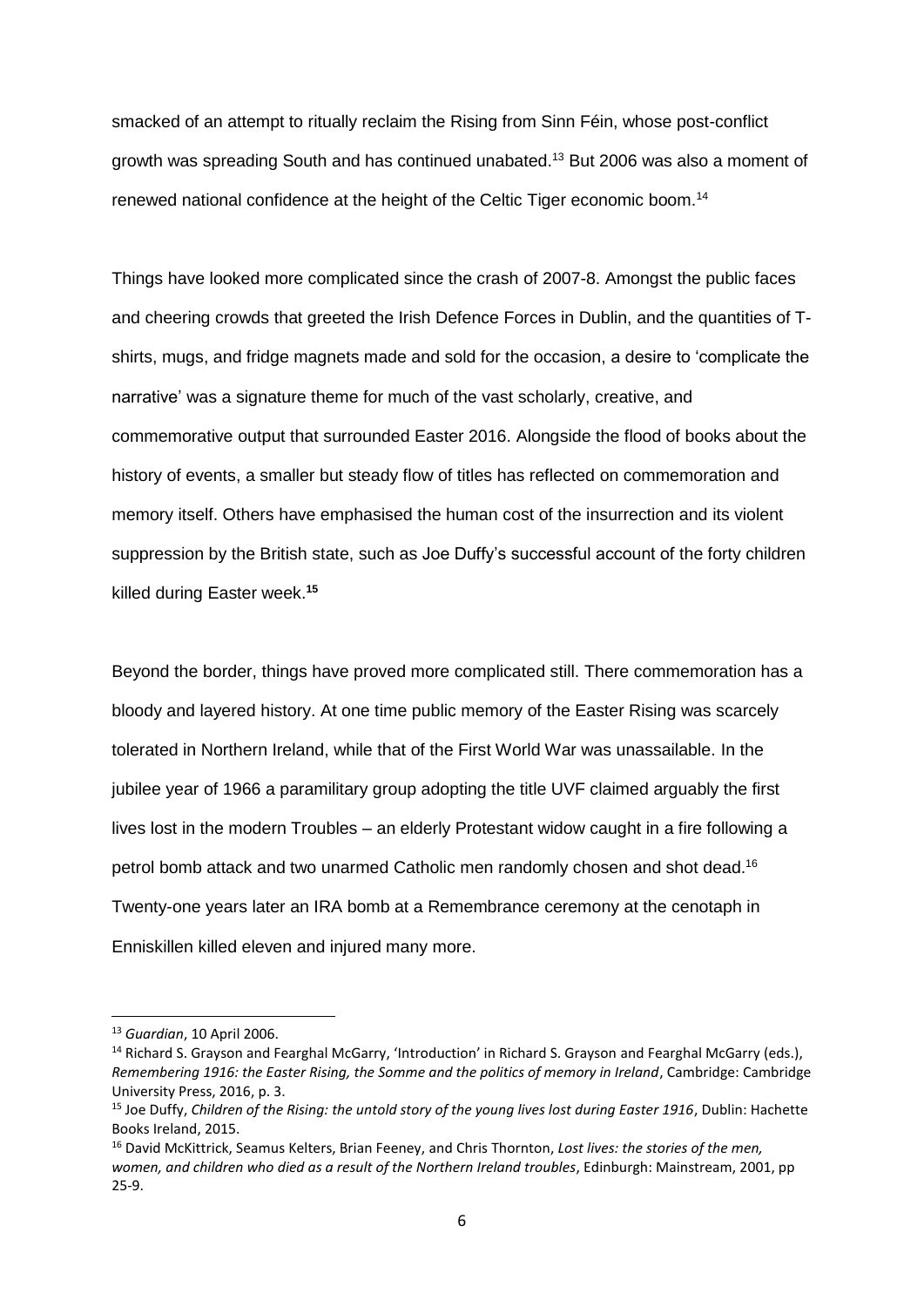Unsurprisingly, memory is one of many problems to have beset the on-off Northern Ireland power-sharing executive. The annual Somme memorial at Drumcree near Portadown has been site and scene of repeated violent standoffs between the ultra-Protestant Loyal Orange Order and police. And, despite the achievements of the peace process, in 2016 Unionist leaders remained unwilling to participate in commemorations of the Rising, even boycotting a dinner at Belfast City Hall jointly marking both 1916 anniversaries.<sup>17</sup>

Notwithstanding these difficulties, at the dawn of the 'decade,' when Kenny and Cameron issued their joint statement, there was justification for their optimism. 'The relationship between our two countries,' began the two premiers, 'has never been stronger or more settled, as complex or as important, as it is today.<sup>18</sup> Since the 1998 accord Catholic and Protestant participation in the European slaughter of the First World War has been consciously repackaged as a 'site' of shared memory to serve as ballast to the peace. The wisdom of sanitizing the memory of global war to salve the sores of local conflict has not been fully tested but those who once believed that fighting it might serve a similar function were proven wrong (many returned to Ireland and fought each other).<sup>19</sup> Nevertheless when, in 2011, Queen Elizabeth II became the first British monarch to visit Dublin in a hundred years, the itinerary for her trip embraced both the republican Garden of Remembrance and the National War Memorial Gardens – affording equal status to remembering those who fought for empire and those who fought against it.<sup>20</sup>

 $\overline{a}$ 

<sup>18</sup> Joint statement by the Prime Minister David Cameron and the Taoiseach, Enda Kenny, 'British Irish relations, the next decade,' Prime Minister's Office, 10 Downing Street, 12 March 2012, [www.gov.uk/government/news/british-irish-relations-the-next-decade](http://www.gov.uk/government/news/british-irish-relations-the-next-decade)

<sup>17</sup> *Belfast Telegraph*, 31 March 2016

<sup>19</sup> For the belief that war service could reconcile Irish Catholics and Protestants see, Colin Reid, *The lost Ireland of Stephen Gwynn: Irish constitutional nationalism and cultural politics, 1864-1950*, Manchester: Manchester University Press, 2011, p. 162.

<sup>20</sup> Edward Madigan, 'Introduction' in John Horne and Edward Madigan (eds), *Towards commemoration: Ireland in war and revolution, 1912-1923*, Dublin: Royal Irish Academy, 2013, p. 1. In March 2016 Irish President Michael D. Higgins did question whether the 'supremacist and militarist imperialism' mobilised to promote Irish participation in the Great War had been subjected to the 'the same fault-finding edge' as has the republicanism of the Rising. Speech by President Michael D. Higgins at a Symposium entitled "Remembering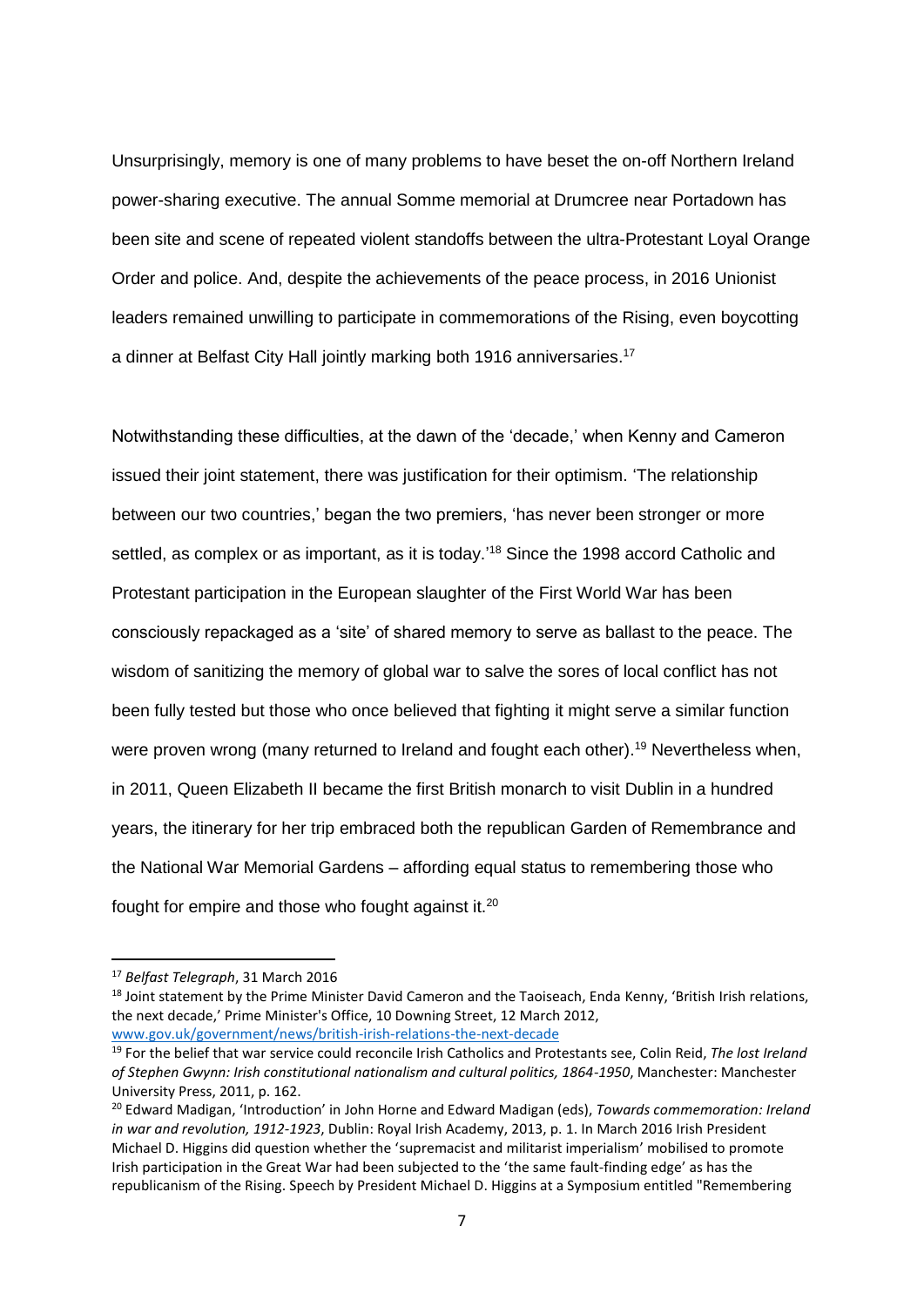Were this period of remembrance over, this might be a moment for relaxation and perhaps for some self-congratulation. But even if nothing had changed since 2012 the second act of the 'decade of centenaries' would have always been more gruesome than the first. Except for a few bright spots – votes for (some) women won in 1918 – the end of Ireland's revolutionary experience cannot match the undiluted romance that once attached to the heroes of Easter Week or the message of simple sacrifice that still tends to characterise Poppy Day events. In March 1922, the killing in Belfast of Owen McMahon, his four sons, and lodger by a 'police death squad' was part of a series of assassinations of Catholic civilians in newly formed Northern Ireland.<sup>21</sup> A month later ten Protestant men were slain by IRA members over several days in Dunmanway, County Cork.<sup>22</sup> And in neighbouring County Kerry the following year, Republican prisoners who rejected the Treaty with Britain were tied to landmines and blown to pieces by erstwhile comrades now serving in the freshly minted National Army.<sup>23</sup> These incidents and others like them will be remembered and contested when the time comes to commemorate the founding of the two states.

And half-way through this ten-year glut of anniversaries, a nationalistic upsurge – partly civic minded, but powered also by atavistic impulses and ethnic fears and animosity – has resurrected questions that to many eyes had seemed dormant at its outset. Twenty years since the signing of the Good Friday Agreement, partition, and Ireland's long-contested relationship with Britain, have entered into a new period of uncertainty. This fresh volatility

https://doi.org/10.1017/S0018246X17000139

<sup>1916&</sup>quot;, Mansion House, Dublin, 28th March, 2016[, www.rte.ie/documents/news/address-by-michael-d](http://www.rte.ie/documents/news/address-by-michael-d-higgins.pdf)[higgins.pdf](http://www.rte.ie/documents/news/address-by-michael-d-higgins.pdf)

<sup>&</sup>lt;sup>21</sup> Tim Wilson, "The most terrible assassination that has yet stained the name of Belfast": the McMahon murders in context' in *Irish Historical Studies*, xxxvii, no. 145, May 2010, pp 84-106.

<sup>&</sup>lt;sup>22</sup> Whether the Dunmanway men were shot because they were or were believed to be informers or whether the motive was sectarian has already been the subject of a two-decade public and scholarly row. For a recent article on the dispute see, Ian McBride, 'The Peter Hart affair in perspective: history, ideology, and the Irish Revolution' in *Historical Journal,* Published online: 23 August 2017, pp 1-23.

<sup>&</sup>lt;sup>23</sup> Charles Townshend, *The republic: the fight for Irish independence, 1918-1923*, London: Allen Lane, 2013, p. 443.